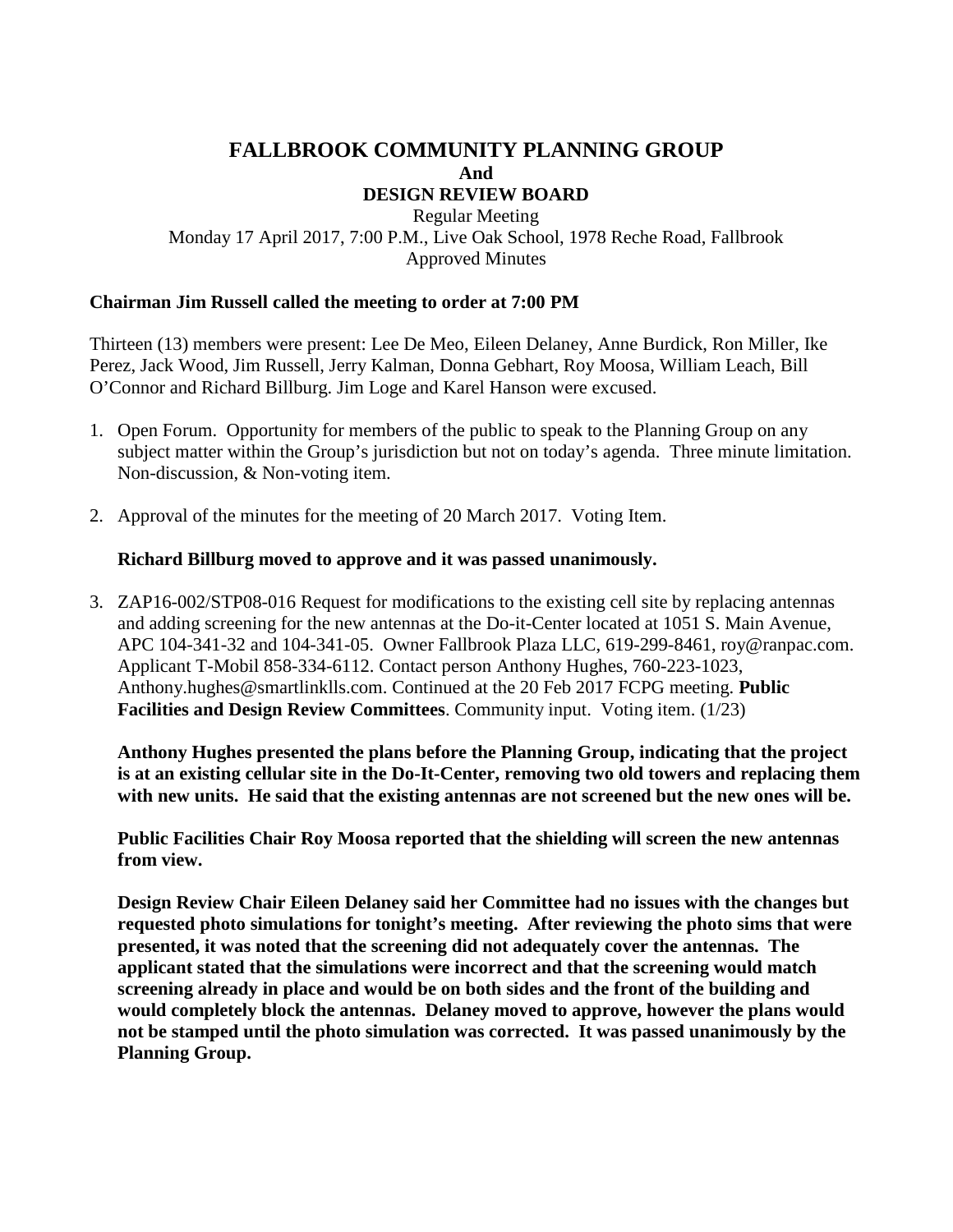4. TM5618 Request to subdivide the 5.36 acres into 9 lots for 9 single family dwelling units located at the south east corner of Brook Road and Camino De Nog, APN 106-180-05. Owner Raymond & Virginia Foster 760-505-7123, fosterhomeinspection@yahoo.com. Contact person Larry Paxton, 760-294-4871, paxtonsurvey@yahoo.com. County planner Lori V. Radcliffe-Meyers, 858-495- 5340, lori.radcliffe-meyers@sdcounty.ca.gov. **Land Use Committee**. Community input. Voting item. (3/6)

**Land Use Committee Chair Jack Wood reported that members of the Committee visited the site, accompanied by the project engineer Larry Paxton. The site would have underground utilities and be connected to existing sewer facilities. Access to all lots except the one at the corner of Camino de Nog and Brooke would be through a main road ending in a cul de sac.** 

**Ray and Danny Foster (Ray's grandson) amplified their plans for the nine-home subdivision on five-plus acres, noting that the homes would be equal in value to those in the neighborhood (further up Camino de Nog) and that the project meets all State and County regulations. They said that not all homes will be built at the same time.**

**A neighbor attending the meeting inquired about the size of the lots, saying he understood that the area was zoned for one-acre lots, not half-acre lots.**

**Chair Jim Russell said the area became half-acre lots when the General Plan for Fallbrook was approved in 1980.**

**The neighbor immediately adjacent to the property inquired about the nature of walls and setbacks running along his property. The Forsters indicated there were no plans at the moment for any type of fence running along that eastern boundary because there were no building plans submitted to the County as of yet. However, Danny Forster committed to adding a term to the CC&Rs for the project to create a fence standard for the project and that he would work with the neighbors to make sure one is uniform and compatible with the area.**

**Jim Russell noted that while there is nothing now binding on the property, neighbors will have a chance to comment on the fence and other elements of the project.**

**Jack Wood moved to approve the project as presented and it was passed unanimously.**

5. TPM21251 Request to subdivide the 2.71 acres into four lots plus a remainder for five single family dwelling units at the north end of Rancho Ryan Road north of Hillcrest Lane, APN105-075- 05. Owner Pete Keserovich, 760-728-8855, pete.keserovich@gmail.com. Contact person Patrick Harrison 858-679-8868, harrisonrce@aol.com. County planner Michelle Chan, 858-495-5428, michelle.chan@sdcounty.ca.gov. **Land Use Committee.** Community input. Voting item. (3/9)

**Land Use Committee Chair Jack Wood reported that members of the Committee visited the site and met with Patrick Harrison, project engineer. Mr. Wood noted that it is an infill project at the end of Rancho Ryan Road and that the five lots are roughly the same size as**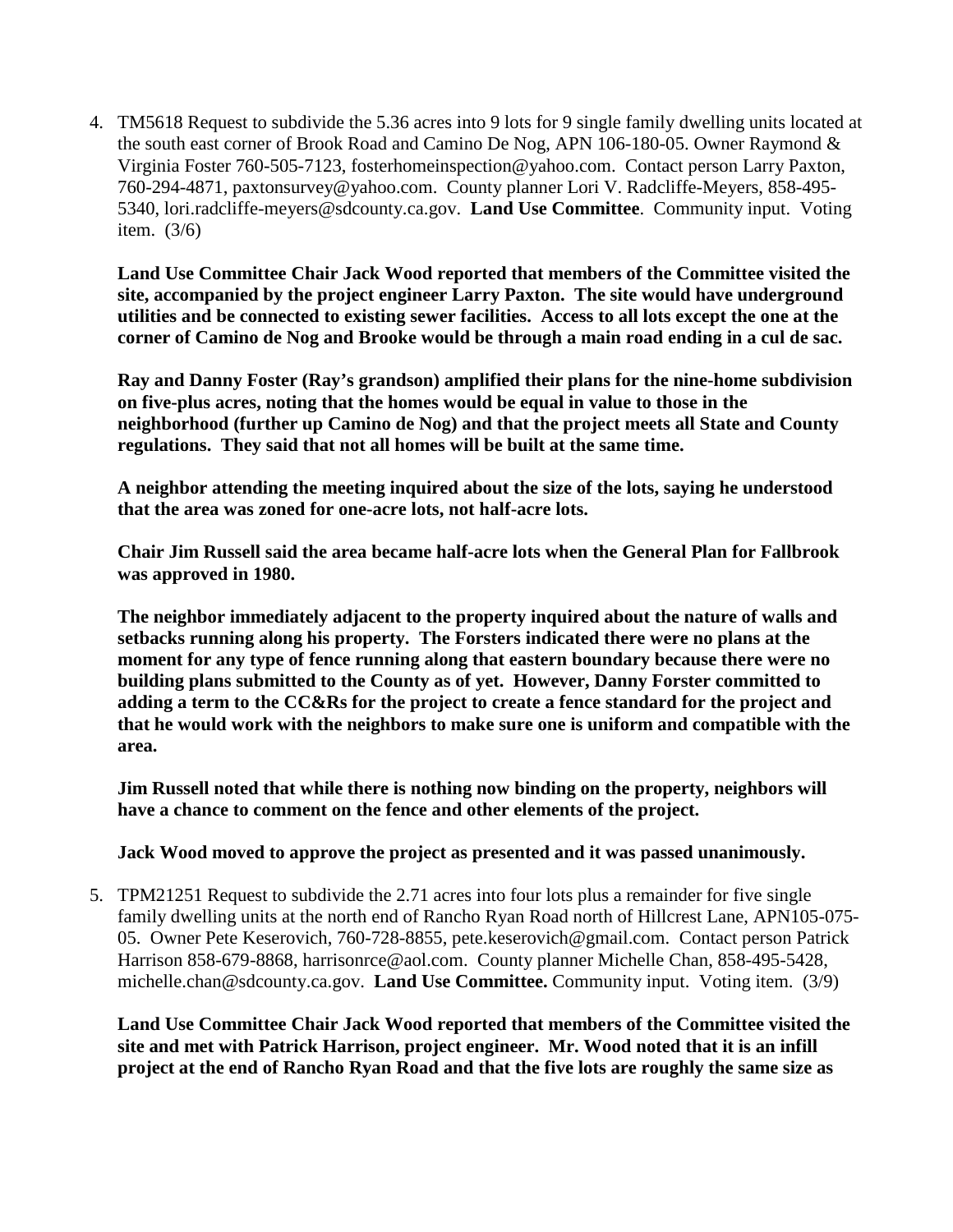**others in the area. He noted that the project will require upgrading Rancho Ryan Road into and throughout the project.**

**The owner of the land and developer Pete Keserovich explained that some lots on Knoll Park to the west of the property are smaller, but all others along Rancho Ryan are approximately the same size as in his project.**

**Joe Comella, a neighbor adjoining the property at the northeast corner of the project, expressed concerns about two issues that would affect his property: A) grading and raised elevation of a parcel next to him that was already done and is in violation of grading codes and may contribute to erosion on the site; and B) there is a possible impact of a structure near the lot line that would affect his solar array. He said that he has called the County numerous times about the grading and adding of fill and received no response.**

**Chair Jim Russell noted that persons with issues should write a letter signed by neighbors and pursue the appropriate County agency diligently, in this instance San Diego County Planning and Development Services Code Enforcement. He said that agency has jurisdiction over grading uses, the Planning Group does not.** 

**Mr. Comella indicated he did write a letter to Michelle Chan citing his concerns.**

**Mr. Keserovich responded he added the fill and did some grading without a grading plan and noted that even with the recent heavy rains there was no erosion. He also said that he received approval from Fallbrook Public Utilities District to move an 18-inch water main on the property and he will submit a grading plan to the County.**

**Donna Gebhart inquired whether or not he received permission for placing fill on the lot (he did not) and what the set-back would be for homes on the lots (for the parcel near Mr. Comella's it would be beyond the 15 feet required, most likely in the middle of the lot). Mr. Keserovich noted that all the homes will be single-story.**

**Lee DeMeo asked if the 200-plus yards of fill was done with a permit; and asked why the fill was placed on the property.**

**Mr. Keserovich responded that the County could allow up to 400 yards, 200 yards on each of his two parcels, and that he did not have a permit but will file for one as the project processes. He indicated it was excess from another project and that he would make sure it was graded out at the same height as the properties along Knoll Park (to the west). He added that the fill would make the parcels in the project better.**

**Mr. DeMeo wanted the developer to make sure the fill and grading would not affect Mr. Comella's property.**

**Bill O'Connor asked if the fill raised the property elevation.**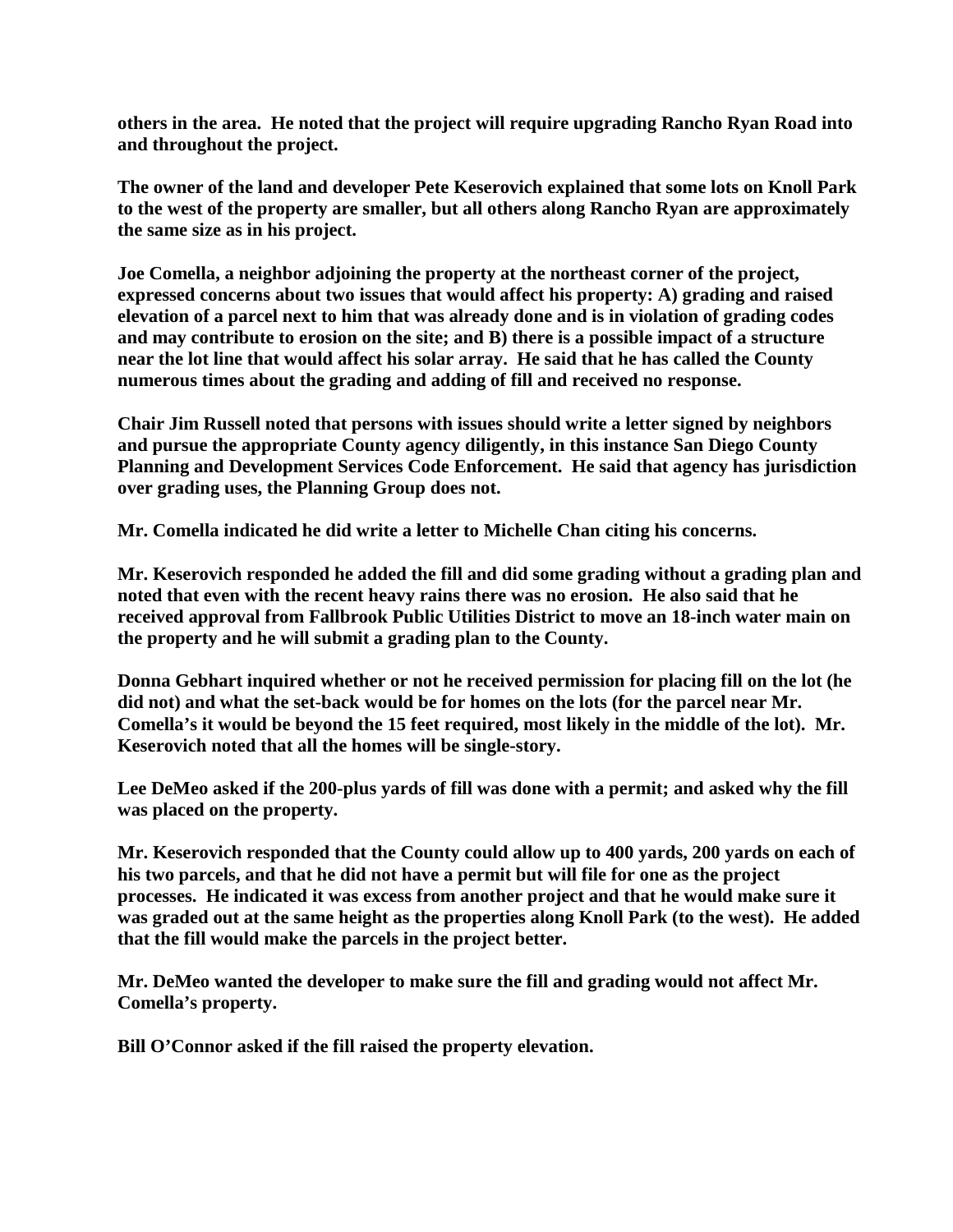**Mr. Keserovich said the elevation varies, it is still a gentle slope, and it conforms to the existing area.**

**Ms. Delaney said that according to the AP documents signed by County Planner Lisa Robles, there is currently a code violation on this property.**

**Chair Jim Russell suggested that the project be continued until such time as the grading issue is resolved. Lee DeMeo moved to continue the project.**

**Roy Moosa and Jack Wood abstained from voting when it was approved to continue the project by 11 members.**

6. AD17-007 Request for an Administrative Permit to install a 381 KW ground mounted PV solar facility to supplement the power needs of the Valley Oaks Mobil Home Park located at 3909 Reche Road, APN 107-070-20 and 160-09-00. Owner Valley Oaks Partnership, 760-728-1819, Richardgrossman@gmail.com. Applicant and contact person James A Wells III, 858-602-8491, jwells@shorebreakenergy.com. County planner Lori V. Radcliffe-Meyers, 858-495-5340, lori.radcliffe-meyers@sdcounty.ca.gov. **Land Use and Design Review Committees**. Community input. Voting item. (3/9)

**Erik Boardman [\(eboardman@shorebreakenergy.com\)](mailto:eboardman@shorebreakenergy.com) with Shorebreak Energy Developers was present to discuss the proposed project adding 1400 solar panels to a part of the Valley Oaks property to supply solar energy to residents of the mobile/modular home community. He said that there would be foliage planted along the eastern boundary to hide the array from neighbors, the fence along that edge would be six feet in height and the owners would preserve the walking path around the perimeter of the project.**

**Land Use Committee Chair Jack Wood said that members of the Committee visited the site and was told by a project engineer that some trees were removed already and that existing oaks would be kept on the parcel. He reported that the fence would be chain link and foliage would be used to block visibility from the road. Further, the panels would be a maximum of seven feet in height at the back end and two feet at the front. They are also A class fire rated. He indicated the fire marshal has already approved the project.**

**Design Review Chair Eileen Delaney said that neighbors expressed concern over health issues and that they said that the project was a for-profit enterprise and an eyesore to the community. She indicated the Committee also recommended additional foliage and fencing to block visibility to the project.**

**Both Committees moved to approve the project as presented.**

**Community reaction from nearby neighbors (on Crest Heights perpendicular to the project and Vista Valle Camino parallel and immediately adjacent to the project) was negative about the project, citing health issues, presence of a commercial venture in the area and the unsightly nature of a solar array, stating that it would present a glare to neighboring properties. Some expressed concern over diminishing property values.**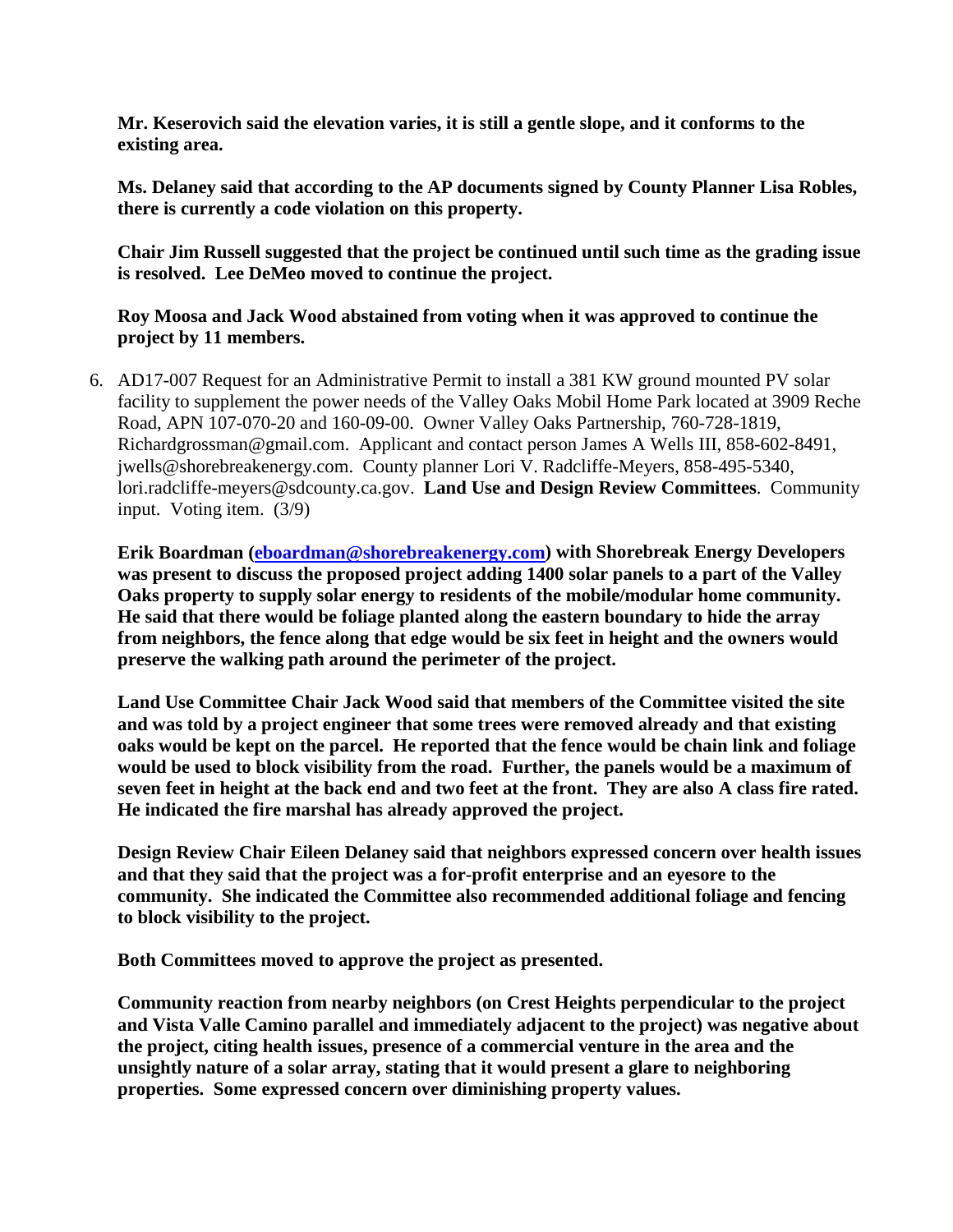**Janet Vyse cited the possibility of hazardous compounds found in solar arrays and their possible adverse health effects. She said the project would be generating profit for the Valley Oaks owners.**

**Frank Rice stated property values in the area would plummet and recalled the fire of 2007 that swept through the area, expressing concern that solar panels could cause another fire from overheating. He was also concerned about who would insure the panels and maintain them.**

**Diane Boynton wanted the panels moved further away from Vista Valle Camino. She also said the owner of Valley Oaks is out of state.**

**Jim Boynton suggested the panels be moved closer to Valley Oaks residences, requesting they also be moved to minimize visual impairment for motorists turning onto Reche Road from Vista Valle Camino.**

**Sharon Fleming said her home, as is the case with all on the two streets, is on a hill and they all will look over the top of the fence, making the panels visible to everyone along the east side of the project with all getting glare from the panels. She indicated her home came on the market just before the project was announced and she is concerned she is losing property value because of it.**

**Steven Boyer said it is a power plant.**

**Rick (last name missing) said the project is not in keeping with the character of the area; and that the residents of Valley Oaks wouldn't even see it in the way others would.**

**Erik Boardman from Shorebreak, when asked by Chair Russell if he would be willing to meet with area residents to work on their concerns, indicated he would. Eileen Delaney suggested that the project be continued subject to the owner and/or project manager working with the neighbors and County staff to make the project acceptable to all concerned. Mr. Russell asked about timing of the project going before the County and if it was possible to delay by 30 days to allow the meetings between the Valley Oaks representative and neighbors to take place. Mr. Boardman said that was reasonable. Other members of the Planning Group asked clarifying questions as follows, which were answered by Mr. Boardman:**

**Rich Billburg: was there an environmental report produced for the project? Yes**

**Bill O'Connor: is there resident management on the project? Yes; and there is a master meter for the project, and that the residents of the project are for it.**

**Lee DeMeo: Will it mean lower rates for the residents of the project? Yes; and 100 percent of the generated power goes to the park.**

**Roy Moosa moved to continue the project; Eileen Delaney amended the motion to be subject to project management meeting with the community and County staff to work out problems. Chair Jim Russell suggested that the applicants come back with a new map.**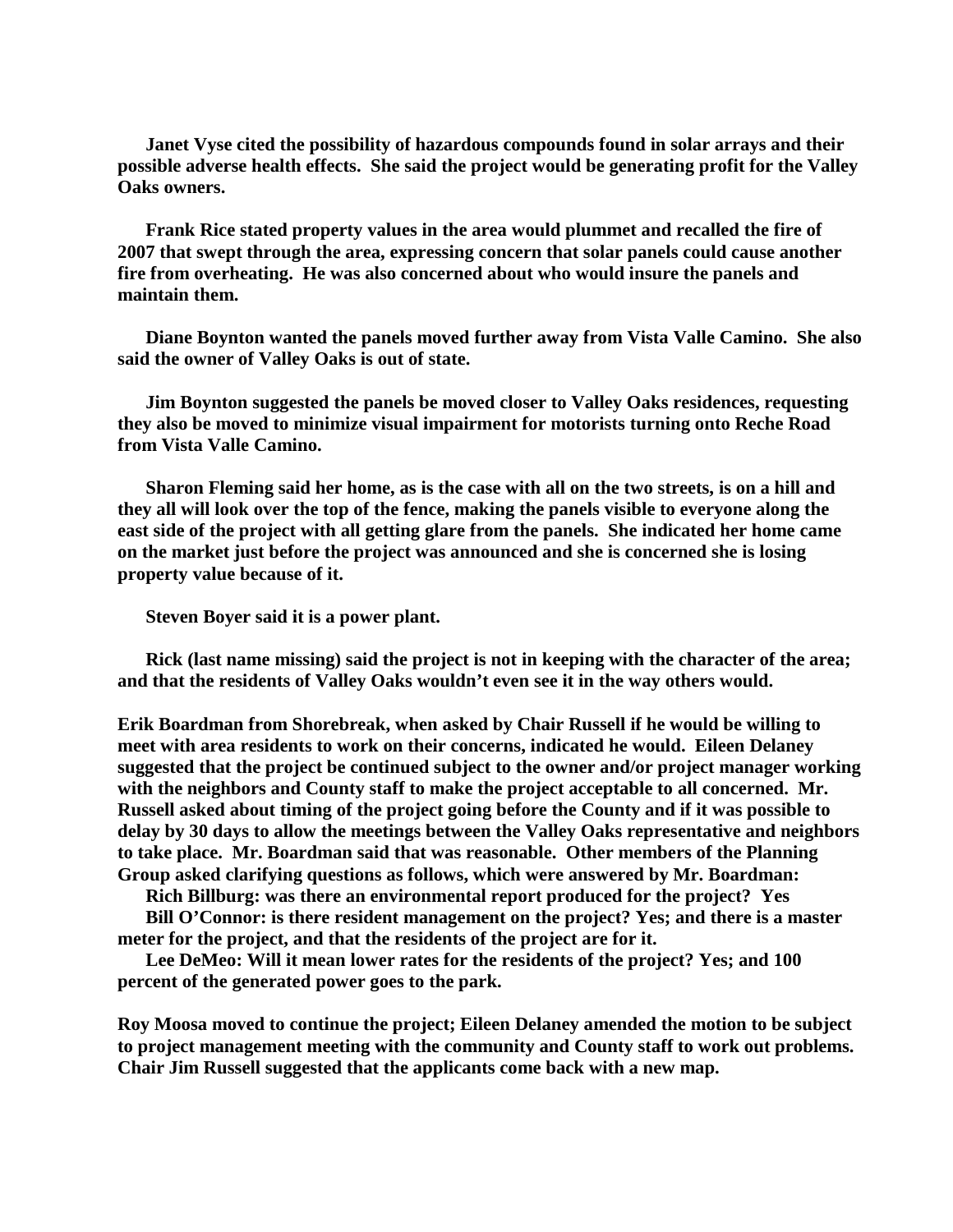**Jim Wright, a neighbor, was named as point of contact for the community to meet with and communicate with the applicants.**

### **The motion to continue was approved unanimously.**

7. Request for a waiver of the B Designator Design Review requirement for a Site Plan for a free standing sign for St. Peters the Apostle Catholic School located at 450 South Stage Coach Lane, APN 106-640-17. Owner Linda McCotter, School Principal, 760-689-6250. Contact person Jim Binford, 760-728-6393, bjbrsa14@roadrunner.com. County planner Michael Johnson, 858-694- 3429, Michael.johnson1@sdcounty.ca.gov. **Design Review Committee**. Community input. Voting item. (3/22)

**No one from St. Peter's Church was present.**

**Chair Eileen Delaney indicated that the Church was told by her Committee that the proposed sign was not consistent with the Design Guidelines or Community Plan and the request for a Waiver was denied. The applicant asked for the proposal to be continued while they resolve design problems. She made a motion to that effect and it was approved by the Planning Group unanimously.**

8. Request for a waiver of the B Designator Design Review requirement for a Site Plan for 3 new skylights on top of the existing recreation building of Sunset View Apartments that can be seen from the road at 1420 Alturas Road, 104-200-69. Owner Sunset View Apartments, LLC, 760-519- 6856, kevin1500 west@aol.com. Contact person Glenn Carson, 760-519-6856, kevin1500 west@aol.com. County planner Peggy Hobson, Lut II, 858-495-5044, peggy.hobson@sdcounty.ca.gov. **Design Review Committee**. Community input. Voting item. (3/23)

**Glenn Carson presented photos of the skylights to the Planning Group. He said that the skylights were installed by the prior owner and there were problems with the installation. He corrected those problems and determined that because the project was visible he needed to get approval for the project, even after it was completed.**

**Design Review Chair Eileen Delaney moved to approve as presented and it passed unanimously.**

9. Request for a waiver of the B Designator Design Review requirement for a Site Plan for adding exterior lighting to an existing sign located at the corner of Via Monserate and Pala Road. APN 124-140-51. Owners Ray and Diana White, 760-728-0170. Contact person Curtis Brownlow, 951- 234-9375, curtis.brownlow@gmail.com. **Design Review Committee**. Community input. Voting item. (3/27)

**Curtis Brownlow appeared on behalf of the property owners and requested approval for a waiver to add lights to an existing sign at the dental office that sits at the corner of Via Monserate and CA 76.**